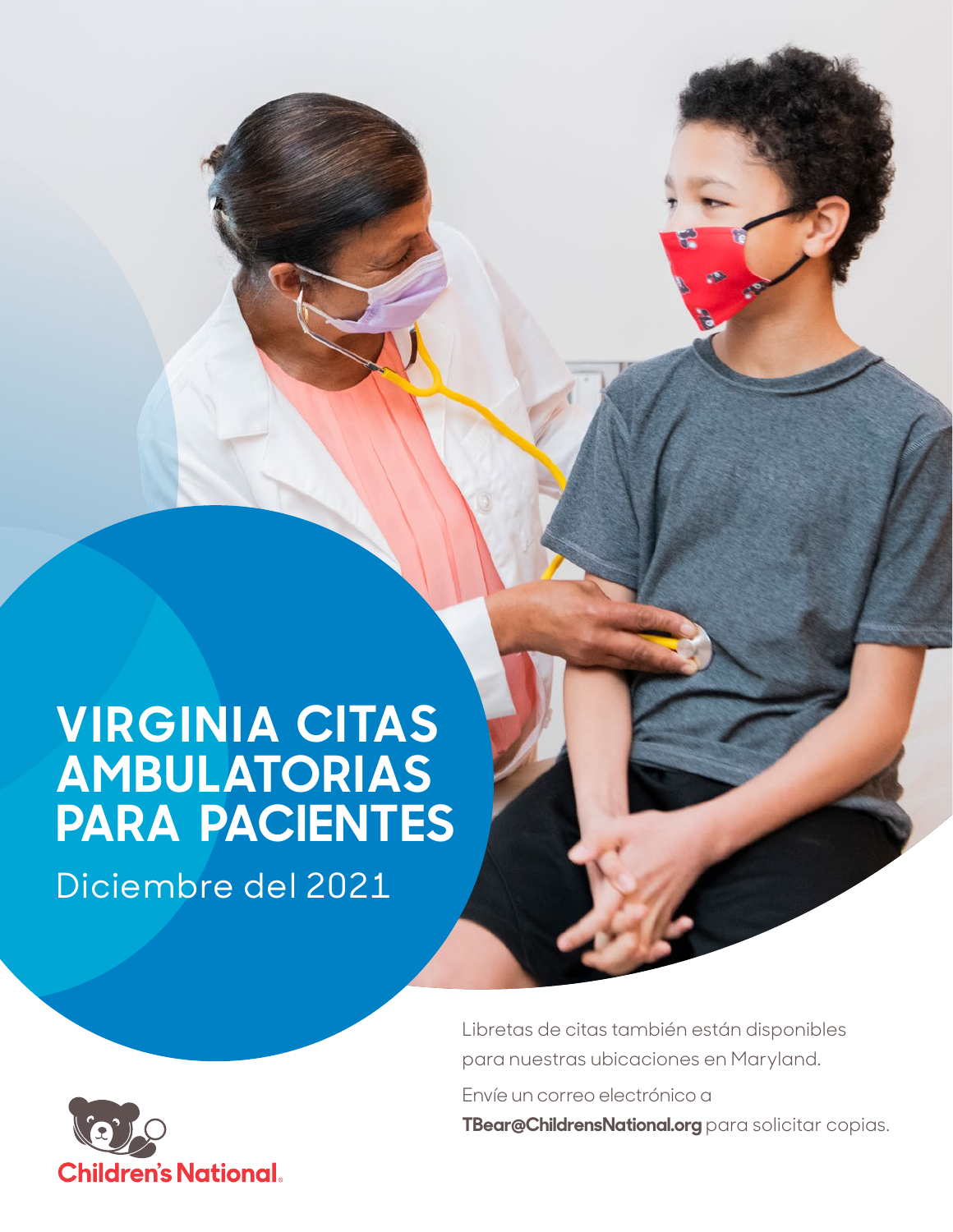

# **VIRGINIA CONSULTAS PARA PACIENTES AMBULATORIOS**

Children's National tiene otros centros en Maryland y el Distrito deColumbia. Para obtener una lista detallada e instrucciones para llegar, visite **ChildrensNational.org/ espanol/tu-visita/ubicaciones.**

> **Llame al 888-884-BEAR (2327) para pedir una cita**

### **Northern Virginia**

3023 Hamaker Ct., Suite 300 Fairfax, VA 22031 **1-800-787-0467** | **571-226-8380 571-405-5700** (f)

#### **Neurosurgery Office**

3023 Hamaker Ct., Suite 450 Fairfax, VA 22031 **571-226-8330 571-405-5900** (f)

#### **Pediatric Specialists of Virginia**

**A joint venture between Inova and Children's National** 3023 Hamaker Ct., Suite 300-600 Fairfax, VA 22031 Inquiries or Appointments: **703-876-2788** Ambulatory Surgery Scheduling: **571-766-3022**

### **Virginia Hospital Center**

**Outpatient Cardiology** 1635 N. George Mason Drive, Suite 140 Arlington, VA 22205 **571-405-5959** | **571-405-5960** (f)

### **Fredericksburg**

1300 Hospital Drive, Suite 201 Fredericksburg, VA 22401 **540-681-2353** | **540-681-2381** (f)*.*

#### **Cardiology Richmond**

7603 Forest Ave., Suite 401 Richmond, VA 23229 **804-285-1611** | **804-285-1615** (f)

Providers at this location also see patients at satellite locations at

## **Chippenham Hospital**

7101 Jahnke Road, Suite 270 Richmond, VA 23225 804-285-1611 | 804-285-1615 (f)

### **Sentara Pediatric Physicians**

4374 New Town Ave., Suite 202 Williamsburg, VA 23188 804-285-1611 | 804-285-1615 (f)

*Próximamente tendremos atención especializada en Centreville y Reston, Virginia.*

| <b>Cardiology Richmond</b><br>Fredericksburg | <b>Northern Virginia</b> | <b>Virginia Hospital Center</b><br><b>Pediatric Specialists of VA</b> |
|----------------------------------------------|--------------------------|-----------------------------------------------------------------------|
| Audiología                                   |                          | Sairah Khan, M.D.                                                     |
| Emily Fustos, Au.D.                          |                          | Stephanie Lacey, D.O.                                                 |
| Karen Woolman, Au.D.                         |                          | Linda Leatherbury, M.D.                                               |
| Cardiología                                  |                          | Jeffrey Moak, M.D.                                                    |
| Annette Ansong, M.D.                         |                          | Elizabeth Sherwin, M.D.                                               |
| Charles Berul, M.D.                          |                          | Cirugía y Consulta Quirúrgica                                         |
| Valerie Curren, M.D.                         |                          | Christina Feng, M.D.                                                  |
| Mary Donofrio, M.D.                          |                          | Timothy Kane, M.D.                                                    |
| Mary Falterman, M.D.                         |                          | Cirugía Ortopédica y Medicina Deportiva                               |
| Lowell Frank, M.D.                           |                          | Laurel Blakemore, M.D.                                                |
| Suma Goudar, M.D.                            |                          | Emily Hattwick, M.D.                                                  |
| Ashraf Harahsheh, M.D.                       |                          | Joseph Letzelter III, M.D.                                            |
| Thomas Hougen, M.D.                          |                          | Benjamin Martin, M.D.                                                 |
| Anitha John, M.D.                            |                          | Jeffrey Peck, M.D.                                                    |
|                                              |                          |                                                                       |